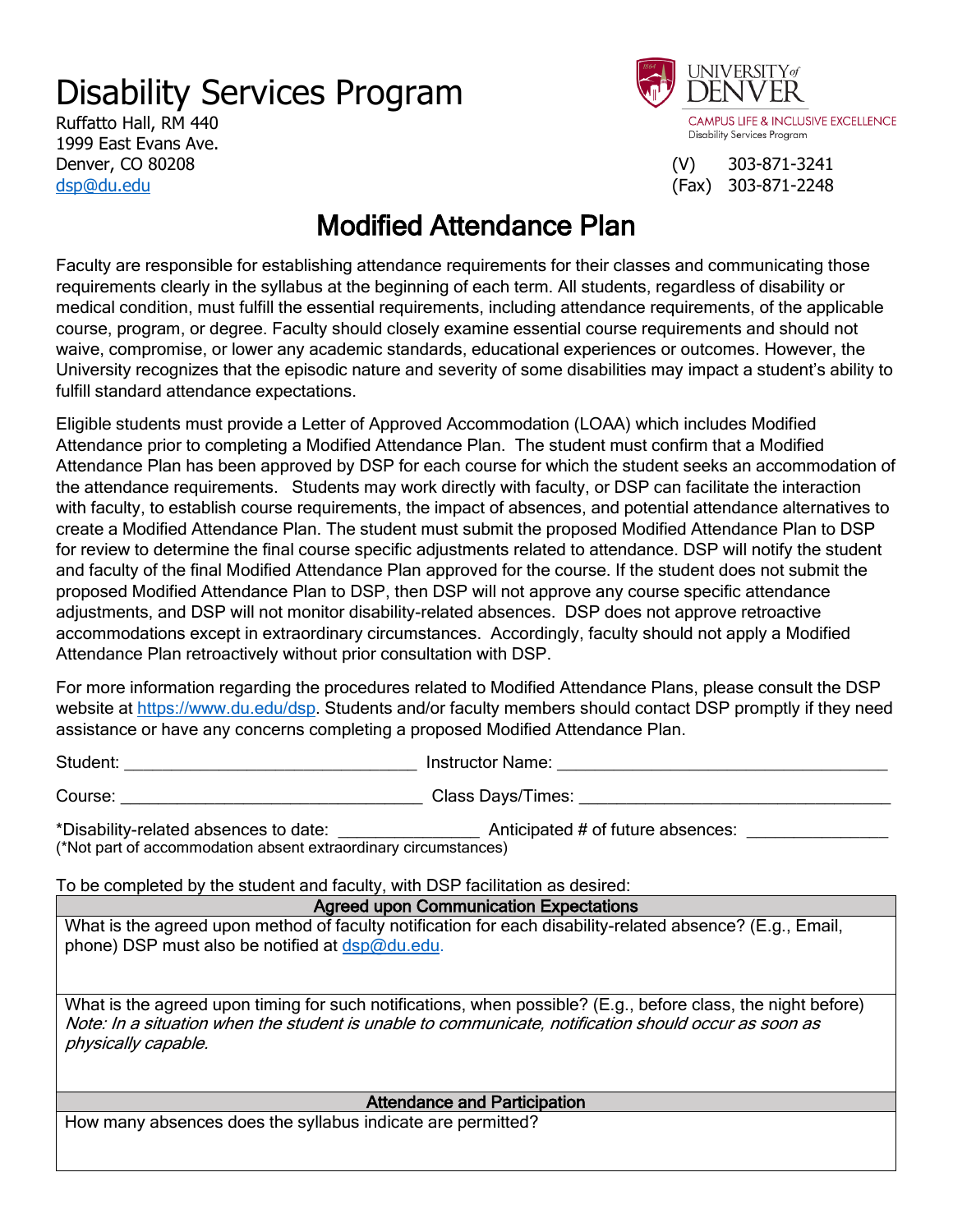| How many absences are possible before fundamentally altering essential course requirements/<br>experiences/outcomes?                                                                                                                                                                                                                 |  |  |  |
|--------------------------------------------------------------------------------------------------------------------------------------------------------------------------------------------------------------------------------------------------------------------------------------------------------------------------------------|--|--|--|
| Are there specific dates or class meetings (such as a guest speaker, an activity that cannot be replicated,<br>etc.) which cannot be made up?                                                                                                                                                                                        |  |  |  |
| For a disability-related absence, could any of the following be a way to obtain material missed in class?<br>Check any that apply.                                                                                                                                                                                                   |  |  |  |
| Attend another section of lecture/lab at these available times:                                                                                                                                                                                                                                                                      |  |  |  |
| Obtain missed information during office hours at these available times:                                                                                                                                                                                                                                                              |  |  |  |
| Student is responsible for obtaining notes/announcements from classmate (Name:                                                                                                                                                                                                                                                       |  |  |  |
| Method of material shared (via email, text, etc.):                                                                                                                                                                                                                                                                                   |  |  |  |
| Remotely participate via Zoom, Skype, or similar technology                                                                                                                                                                                                                                                                          |  |  |  |
| Alternate method:                                                                                                                                                                                                                                                                                                                    |  |  |  |
| Assignments (Including Projects, Labs, Homework, Group Work, etc.)                                                                                                                                                                                                                                                                   |  |  |  |
| In general, students are still responsible for completing assignments in a timely manner even when disability-<br>related absences occur. When a student has extenuating circumstances (i.e. hospitalization, incapacitation)<br>and is unable to attend class, how should the student turn in the assignment? Check any that apply. |  |  |  |
| Submitted electronically via Canvas - When:                                                                                                                                                                                                                                                                                          |  |  |  |
| Submitted electronically via email - When:                                                                                                                                                                                                                                                                                           |  |  |  |
| Submitted during the next class meeting                                                                                                                                                                                                                                                                                              |  |  |  |
| Other:                                                                                                                                                                                                                                                                                                                               |  |  |  |
| What options exist for addressing a student's contribution to group assignments?                                                                                                                                                                                                                                                     |  |  |  |
|                                                                                                                                                                                                                                                                                                                                      |  |  |  |
| <b>Tests/Quizzes/Exams/Presentations</b>                                                                                                                                                                                                                                                                                             |  |  |  |
| What is the faculty member's/department's/program's policy on missed tests/quizzes/exams?                                                                                                                                                                                                                                            |  |  |  |
|                                                                                                                                                                                                                                                                                                                                      |  |  |  |
| How would the student arrange <u>to t</u> ake a missed test/quiz/exam due to a dis <u>abil</u> ity-related absence?<br><b>Use DSP Testing Center</b><br>Take with instructor<br>Other<br>Canvas                                                                                                                                      |  |  |  |
| Please describe any other considerations:                                                                                                                                                                                                                                                                                            |  |  |  |
|                                                                                                                                                                                                                                                                                                                                      |  |  |  |
|                                                                                                                                                                                                                                                                                                                                      |  |  |  |
|                                                                                                                                                                                                                                                                                                                                      |  |  |  |